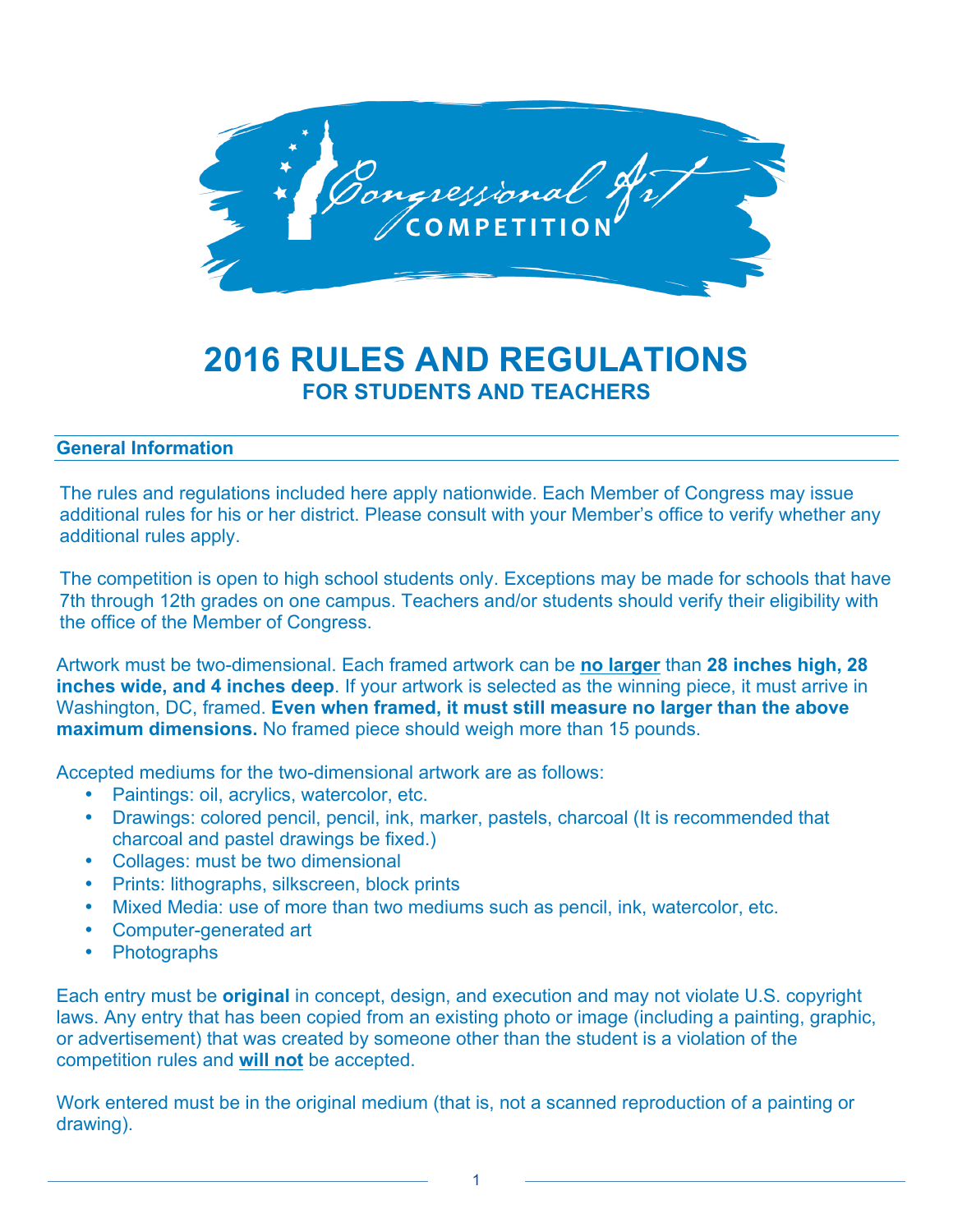Artwork will hang in the Capitol for the **entire year** of the exhibition and **cannot** be returned to the students earlier. Students should, therefore, submit artwork they will not need for other purposes.

#### **Suitability Guidelines**

As outlined in these guidelines, the final decision regarding the suitability of all artwork for the 2016 Congressional Art Competition exhibition in the Capitol will be made by a panel of qualified persons chaired by the Architect of the Capitol. While it is not the intent to censor any artwork, we do wish to avoid artwork that is potentially inappropriate for display in this highly travelled area leading to the Capitol.

Artwork must adhere to the policy of the House Office Building Commission. In accordance with this policy, exhibits depicting subjects of contemporary political controversy or a sensationalistic or gruesome nature are not allowed. It is necessary that all artwork be reviewed by the panel chaired by the Architect of the Capitol and any portion not in consonance with the Commission's policy will be omitted from the exhibit. If an entrant is unsure about whether a piece of artwork is acceptable, he or she should contact the staff of his or her Member of Congress; the congressional staff can speak with personnel who can determine whether the artwork would be accepted.

## **Student Information and Release Form**

Each entrant must submit a Student Information and Release Form. The Student Information and Release Form is available through the office of your Member of Congress.

The information requested on the first page of the form should be provided as thoroughly as possible. Students should include their mailing addresses, if they differ from their home addresses. Students should also include contact information that will be valid for several years.

The form requires a description of the artwork, which should be detailed, clearly identifying the major elements of the work. For example, "self-portrait" or "a picture of two people" would be unacceptable, since many artworks would fit those descriptions. The following is an example of a useful description: "A painting of two people; the person on the left wears a green sweater and khaki pants; the person on the right wears a black shirt and a striped skirt. A dog sits at their feet."

The second page of the Student Information and Release Form contains a legal release and a certification that the artwork is original in design and execution. The student, an art teacher, and a parent or guardian must sign where appropriate. Entries without signed originality certifications and artwork releases may not be accepted.

A **TYPED** copy of the Student Information and Release Form, signed by the teacher, a parent or guardian, and the student, **must be** securely attached to the back of the artwork to certify the originality of the piece. Please retain a copy for your records.

# **Framing Guidelines (Overall Winner)**

**Framing regulations apply only to the winning artwork that will be sent to Washington, DC.**  Each Member of Congress may include additional entry rules for his or her own District; please consult your Member's office to see whether a frame is required for the district competition. Even if